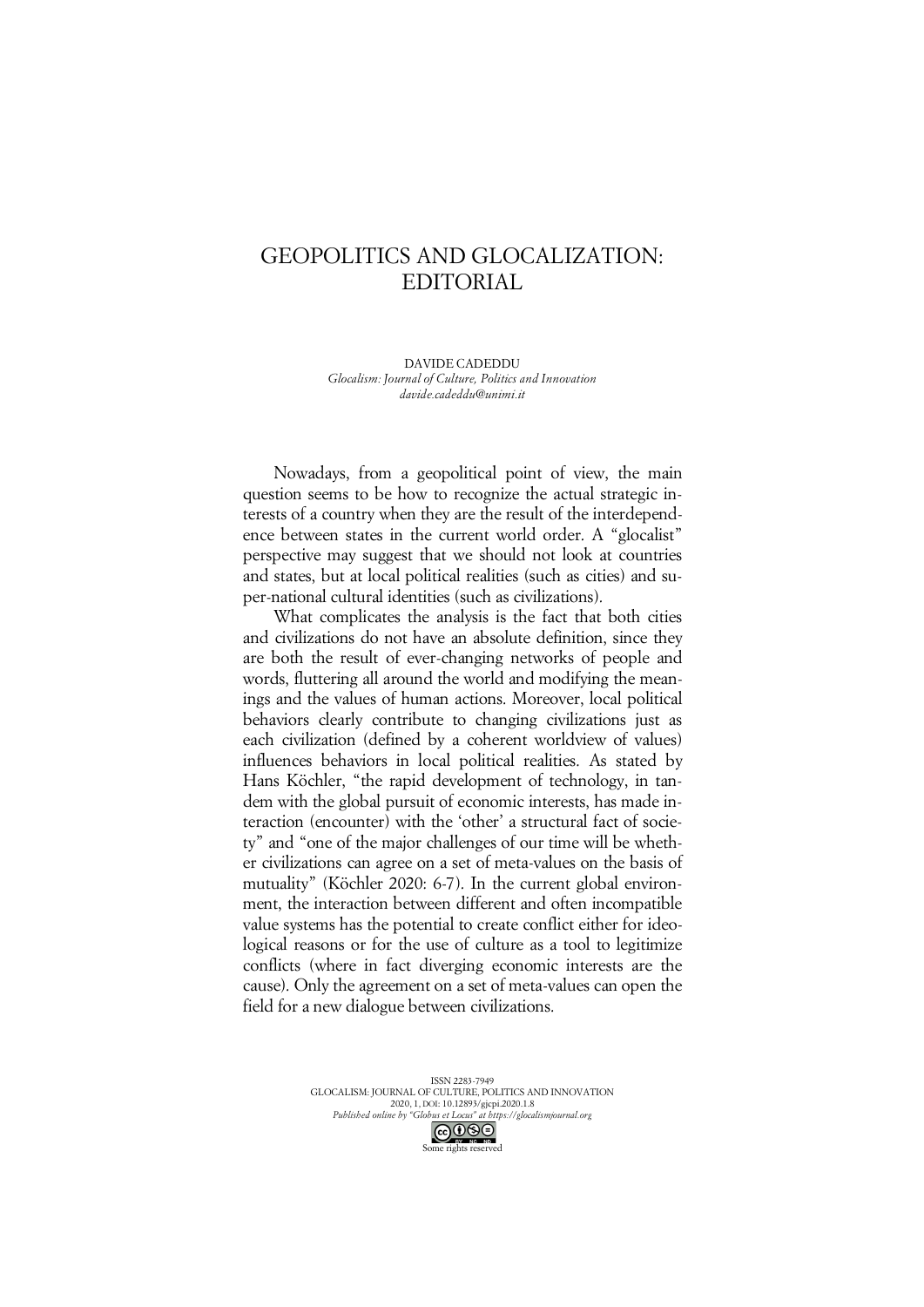## DAVIDE CADEDDU

To enhance this dialogue, nowadays we have new tools such as the Internet. But as noticed by Luke Munn (2020), what was once viewed as a borderless realm is becoming "balkanized", splitting into nationalized parts. Each country increasingly sees the Internet as its own Internet, a sort of national space to be regulated and shaped. There are several technologies – such as data localization, Internet shutdowns and Internet filtering – able to realize this national purpose: Internet as an extension of territory. But even China can be the example to show that these online territories have permeable borders. In two different directions, pro-government activists are able to jump across the firewall in order to attack individuals threatening the stability of their motherland and, at the same time, individuals are able to scale the firewall in order to express solidarity with democratic movements and to undermine the political boundaries established by their nation. This may demonstrate the porosity of Internet territories, providing a portrait that goes beyond the dichotomy between the borderless and balkanized realms. This may also support the hope that the dialogue among global identities could be nevertheless improved through the Internet. As Mehdi Mozaffari (2020) underlines, the main question concerns the compatibility of the current global system with a world made up of a plurality of civilizations (where civilization is defined as world vision and historical formation). We see, however, that under the process of globalization – of which the Internet is part – the system of local identities and loyalties is gradually supplemented with the system of multi-identity and multi-loyalty.

Everything is changing and it seems that globalization is creating a multipolar global order. Washington, Moscow, Beijing, and the European Union are increasingly challenged by other emerging political powers. We are seeing fundamental changes in the power constellation of international players and the international order is characterized by a chronic regional and global instability and a dramatic decline of its previous easy governance. Those changes are also affecting Europe and could determine opportunities to establish a peace order for the whole of Europe.